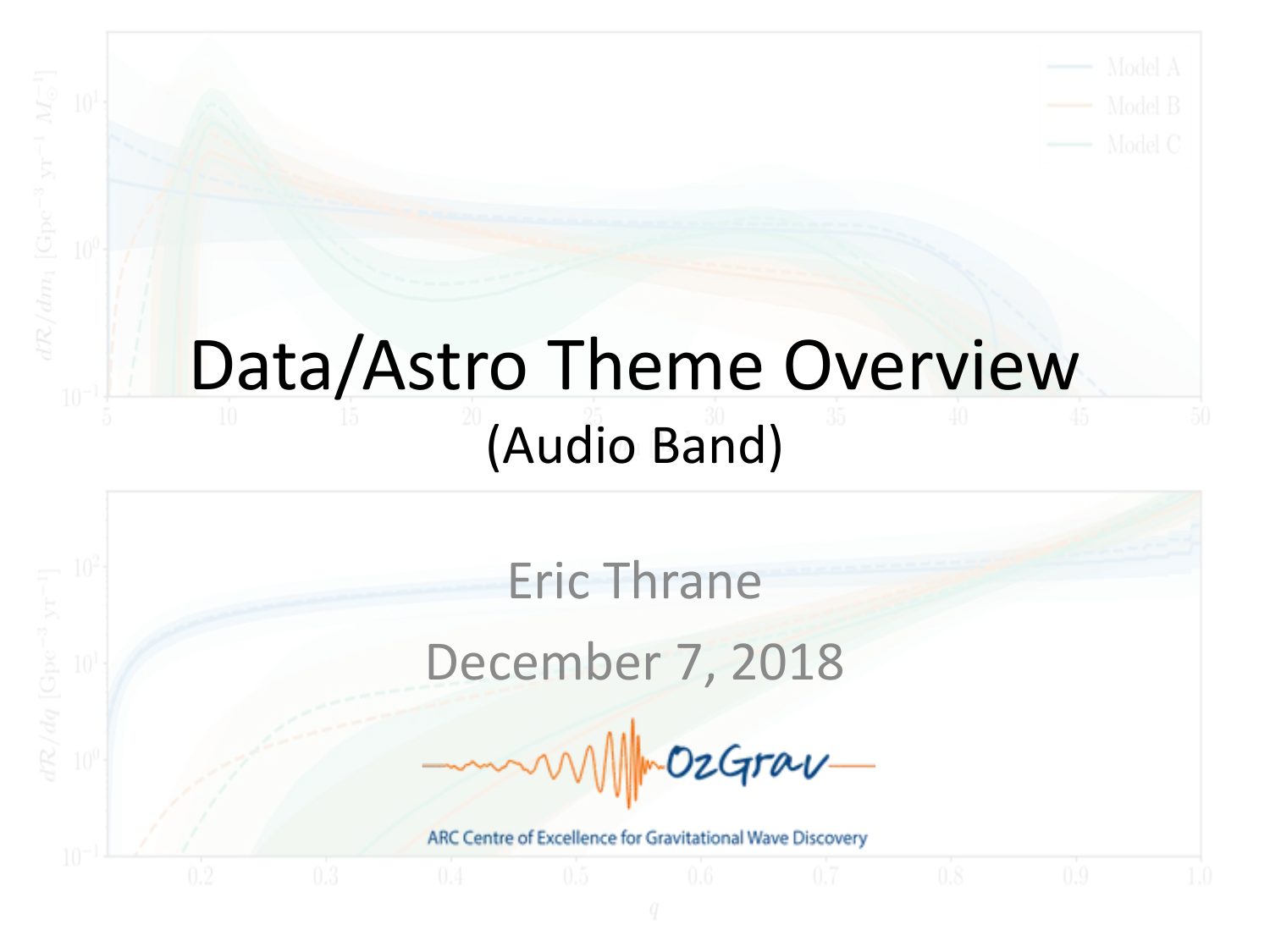### Overview



- I aim for this talk to be a bit provocative.
- I list some of the areas in which I see great potential for growth.
- I suggest some goals we can consider adopting in order to capitalise on emerging opportunities.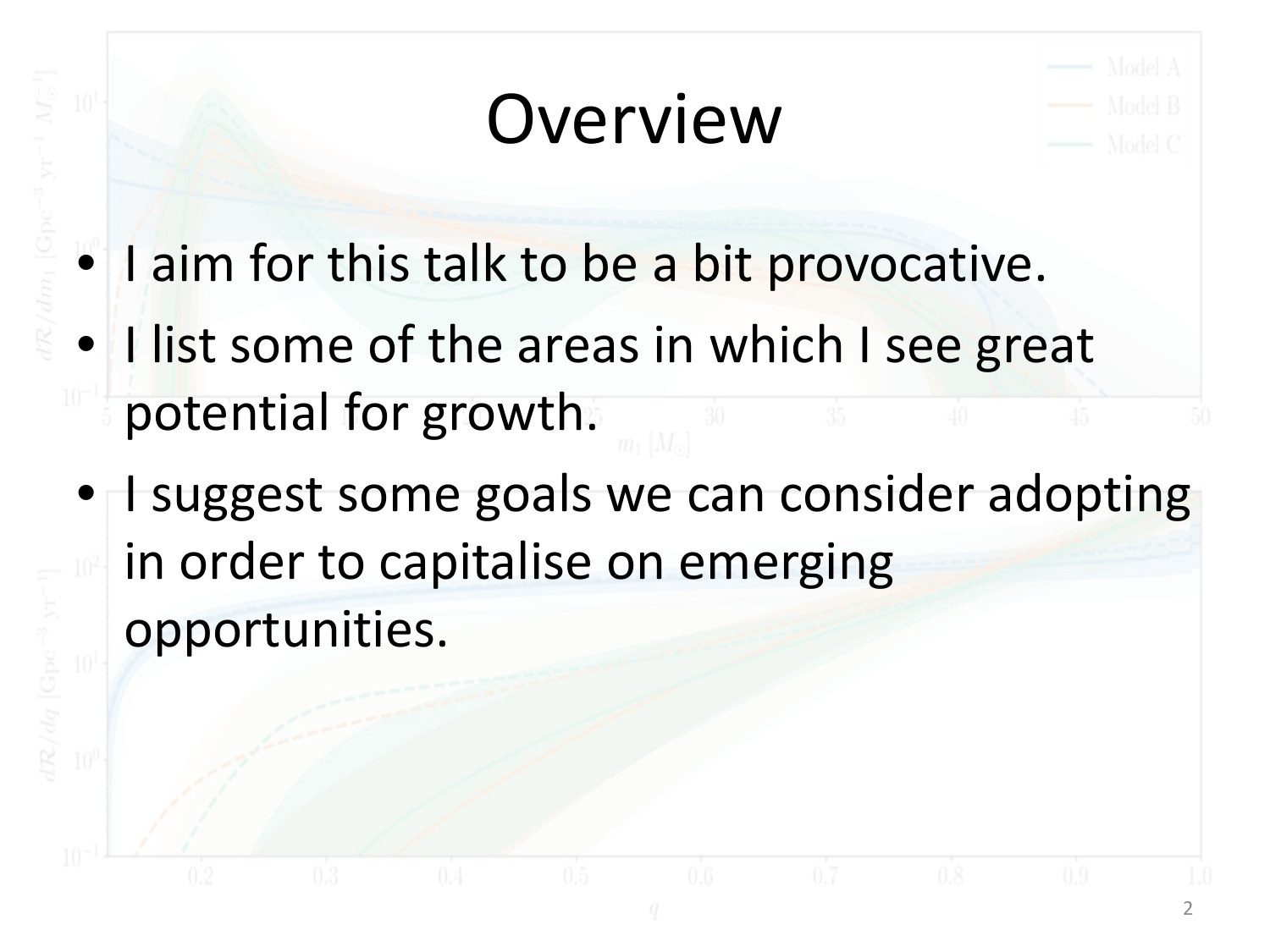# Growing investment in inference

- Last year: "Parameter estimation and Bayesian inference is the language of gravitational-wave astronomy."
- In the last year, we have grown capacity in inference:
	- Two inference workshops, upcoming LIGO F2F
	- Bilby adopted as official PE code for O3
	- PE rota, participation in O2 R&P paper
	- Numerous papers/projects using inference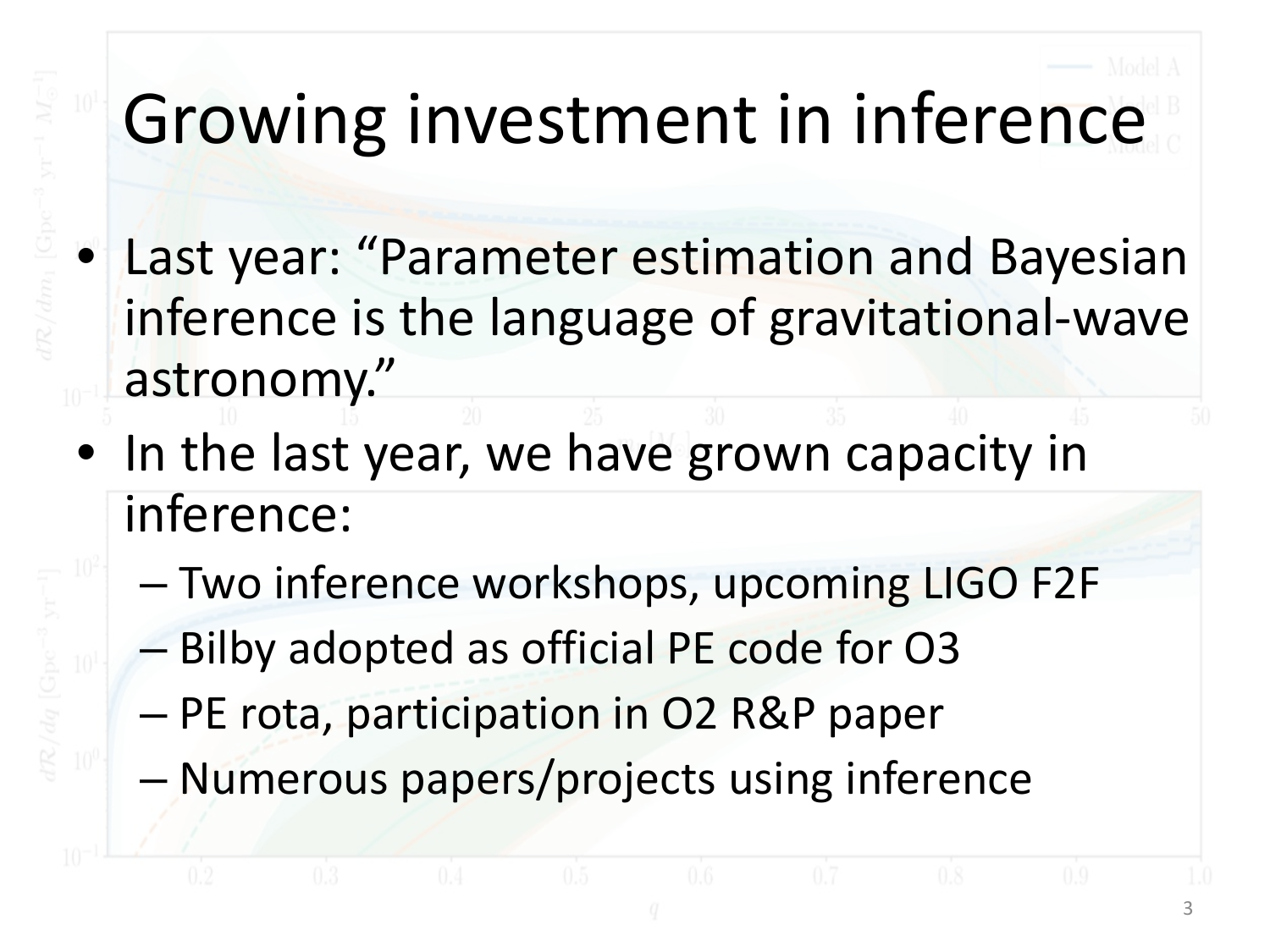# Inference goals for the next year

- Nascent projects begin to take flight, e.g.,
	- Jade's signal + glitch PE
	- Meg's BayesWave + Bilby
- More collaboration between nodes
- Applications to pulsars + other EM activities
- Greater involvement in LSC inference papers – Paul: "All LIGO inference carried out with Bilby"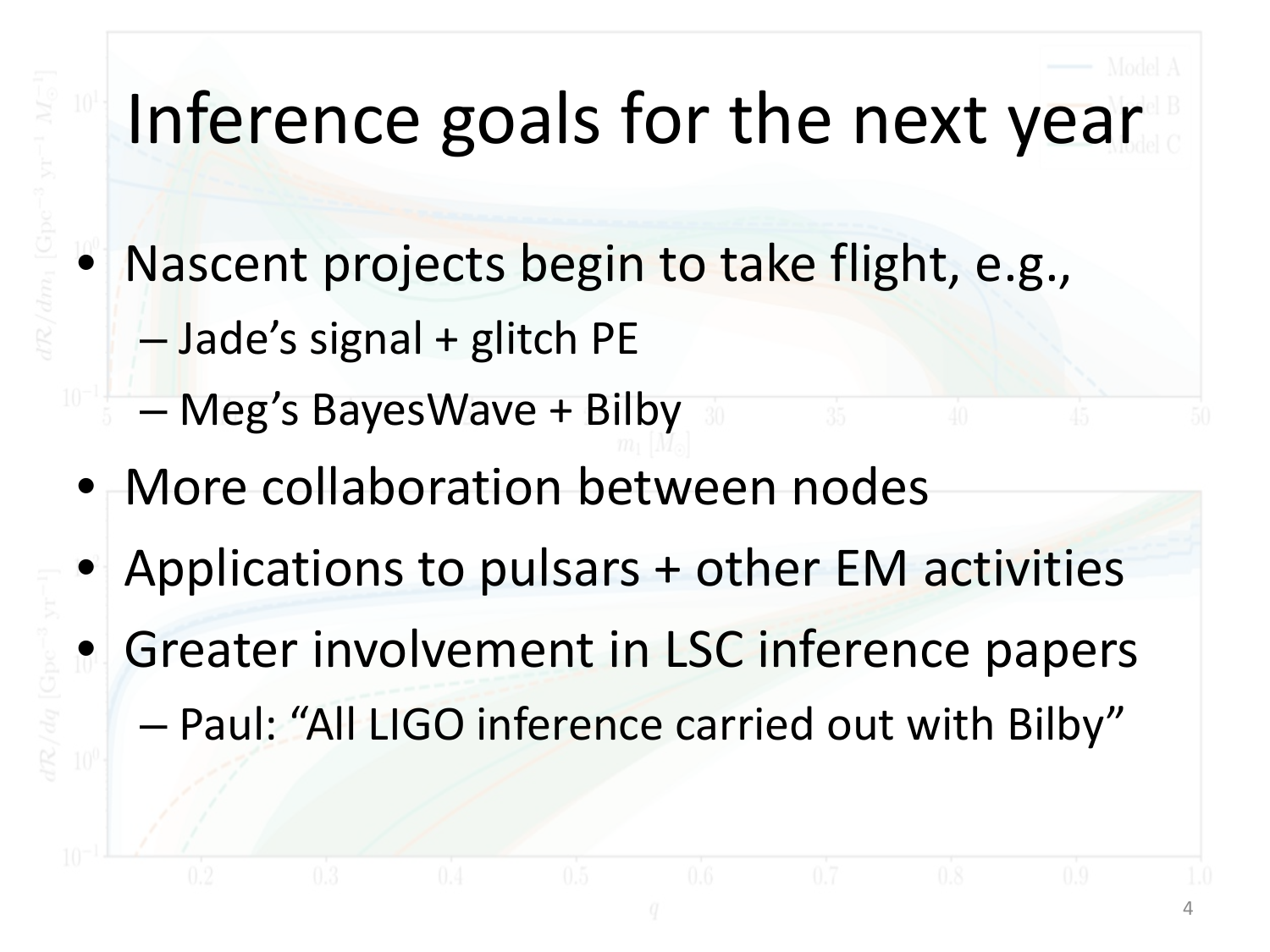# Their loss, our gain



- The departure of Syracuse and AEI created numerous opportunities for OzGrav.
- The path for Bilby was opened in part by the departure of developers for PyCBC Inference (Syracuse) and gwin (AEI).
- There is a unique opportunity to shape the future of continuous waves in the LSC…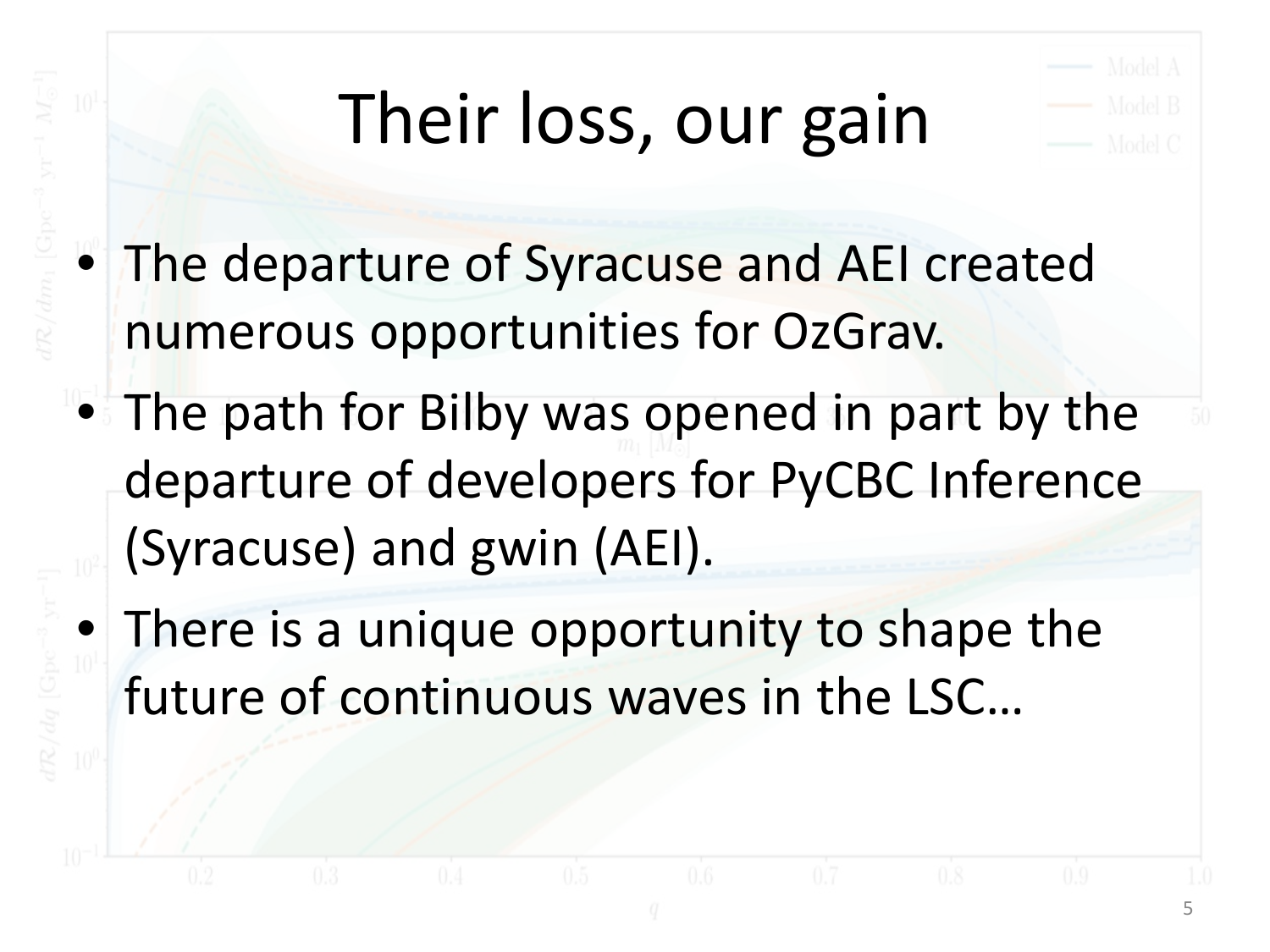# Karl's CW goals for next year

- I think it's fair to say that the group is facing a paradigm shift (although I'm not sure everyone has realised it yet).
	- Open data
	- Unfriendly competition
- Develop an overarching vision for what we can contribute, which everyone buys in to.
	- Central system / vlab for CW candidate follow-up
	- GPU implementation of F statistic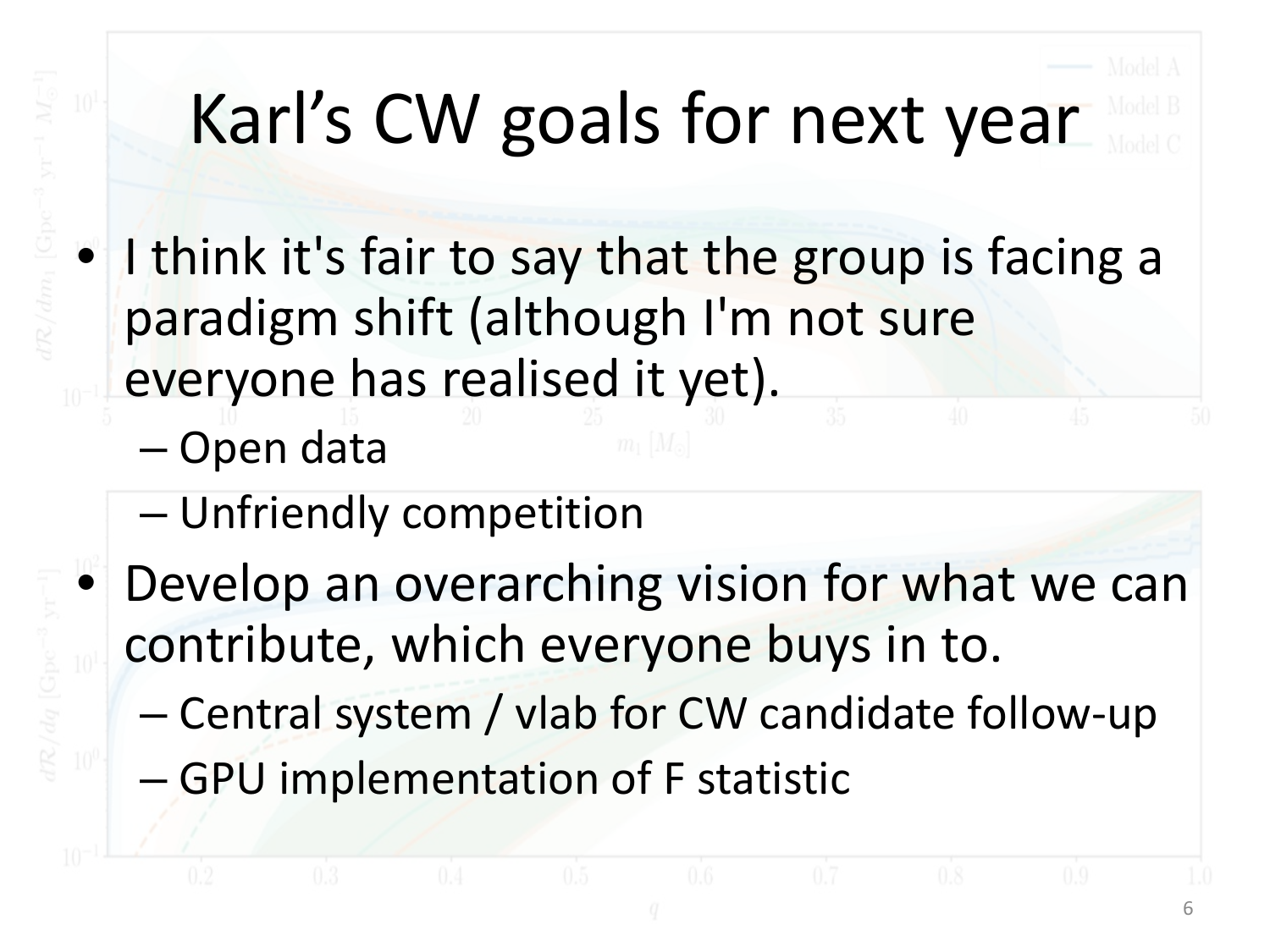# "AEI-xit" goals for next year

• The departure of Syracuse has probably made it easier to establish a new CBC detection pipeline (SPIIR).

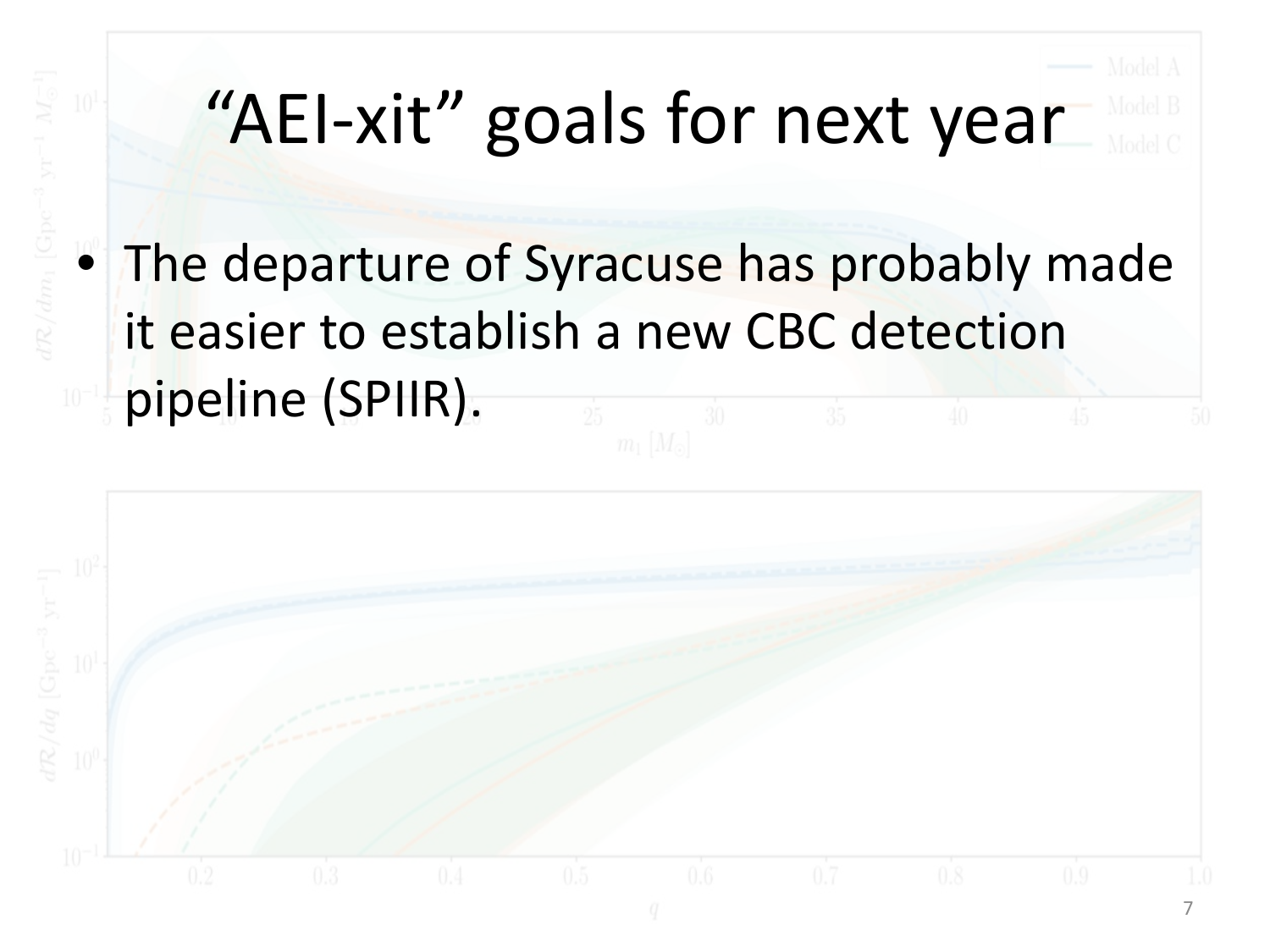# Computing



- OzGrav usage of OzStar has grown steadily in the last year.
- OzStar task force is working with admins to improve usability, e.g., web pages.
- Promising early results with ADACS show the potential for GPUs.
- Can we further leverage OzStar?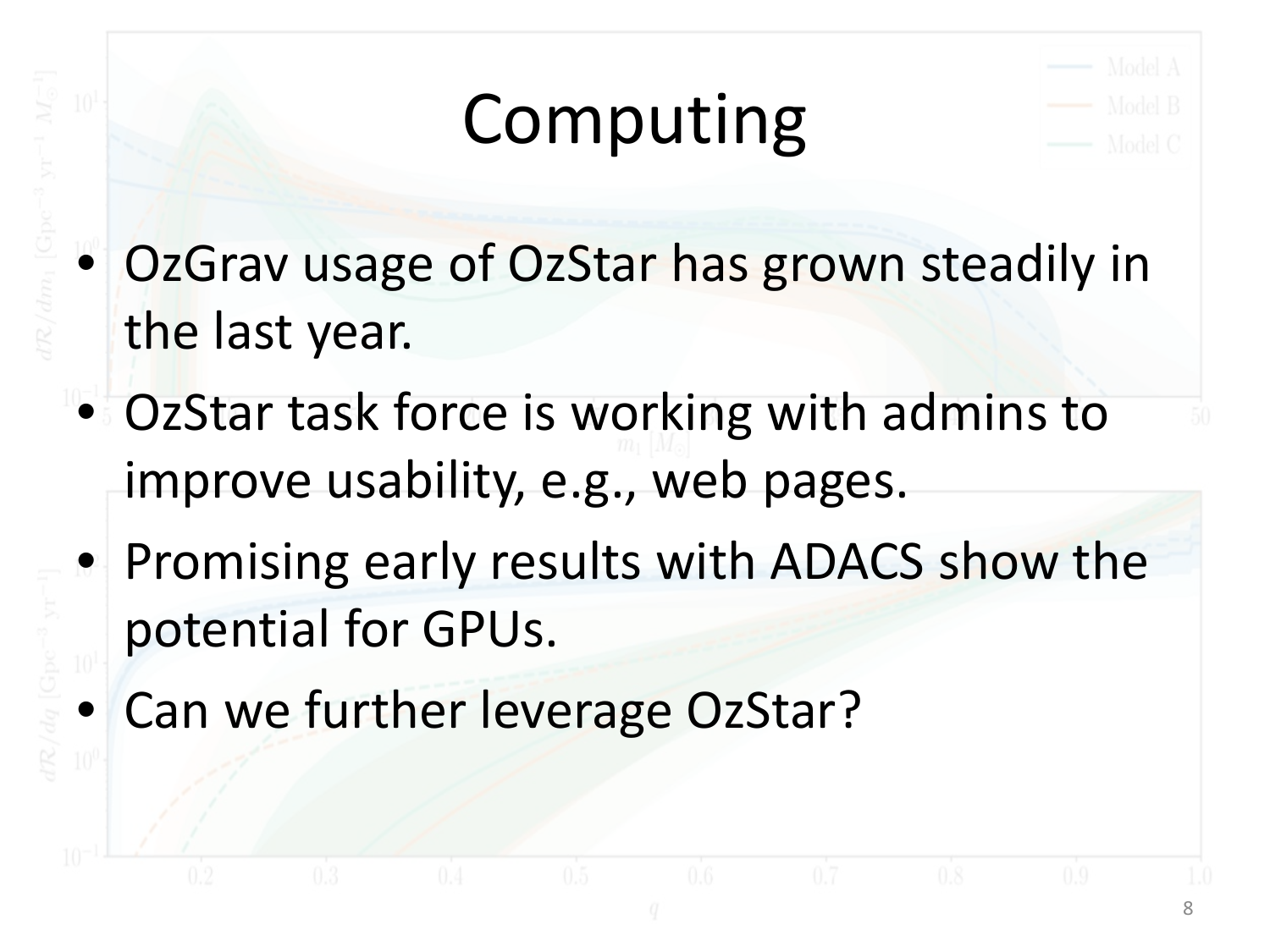# Computing Goals



- Flagship analyses carried out on OzStar
- Demonstration of big speed-ups from GPUs
- LIGO data on OzStar
- Web pages  $\odot$

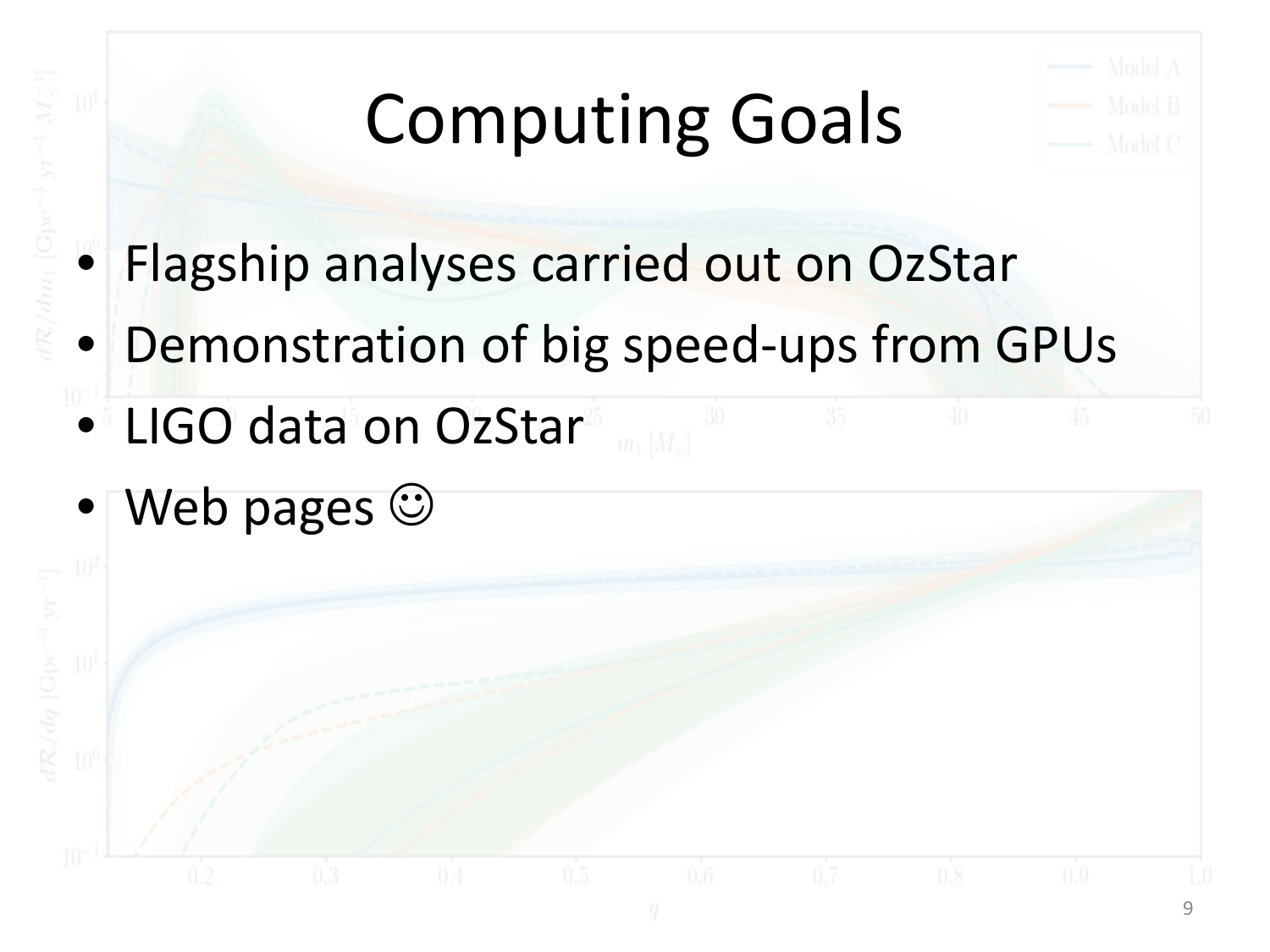## DetChar, collaboration with instrumentalists



- The creation of the LIGO HF working group has been an exciting development.
- Possibility of leveraging our rare combination of instrumental + astrophysics expertise.
- If we can produce a compelling vision that reflects the Australian consensus, this could boost GW science in Australia for years to come...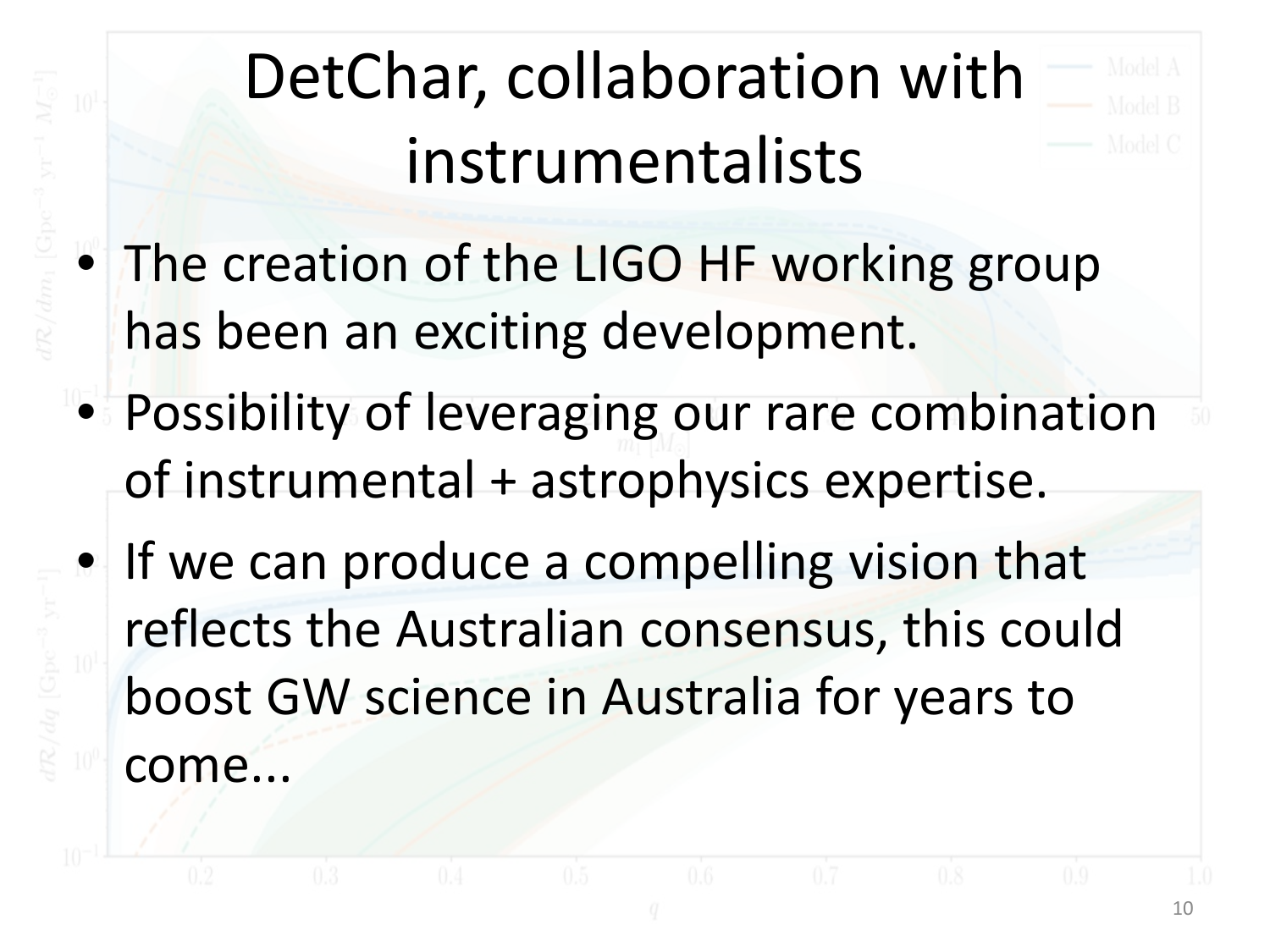# DetChar/IS Goals



#### • **LIGO HF consensus**

- Develop collaborations with detchar/IS scientists outside of the LIGO HF working group
	- E.g., detchar inference
	- Find an angle for substantial detchar contributions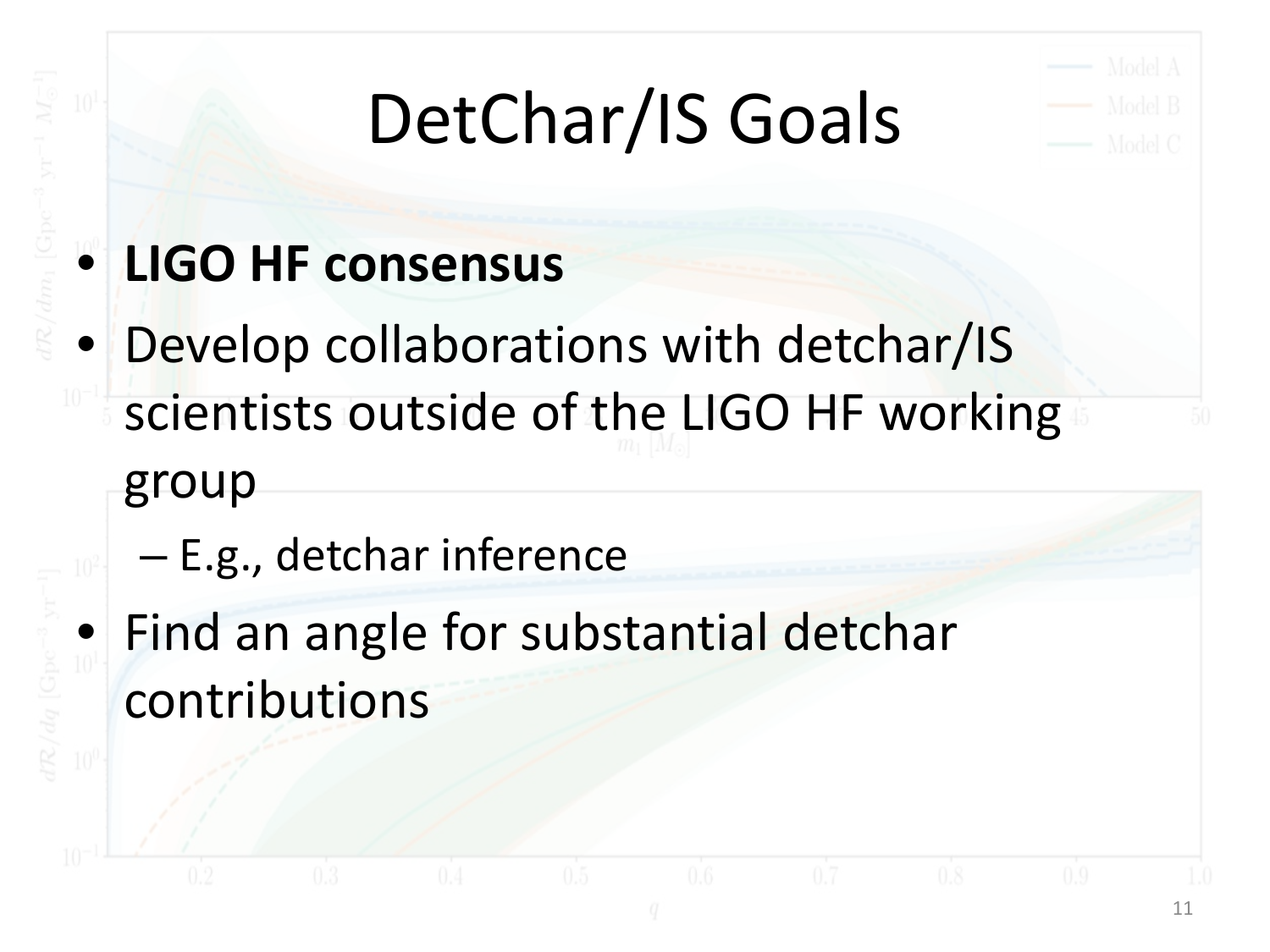# Engagement with EM community

- OzGrav is remarkable for breadth of expertise in GW + EM.
- Some fruitful collaborations, e.g., Howell and Ackley.
- However, I sense there is relatively limited coordination of GW+EM activities.
- We can't force collaborations that aren't natural, but we can…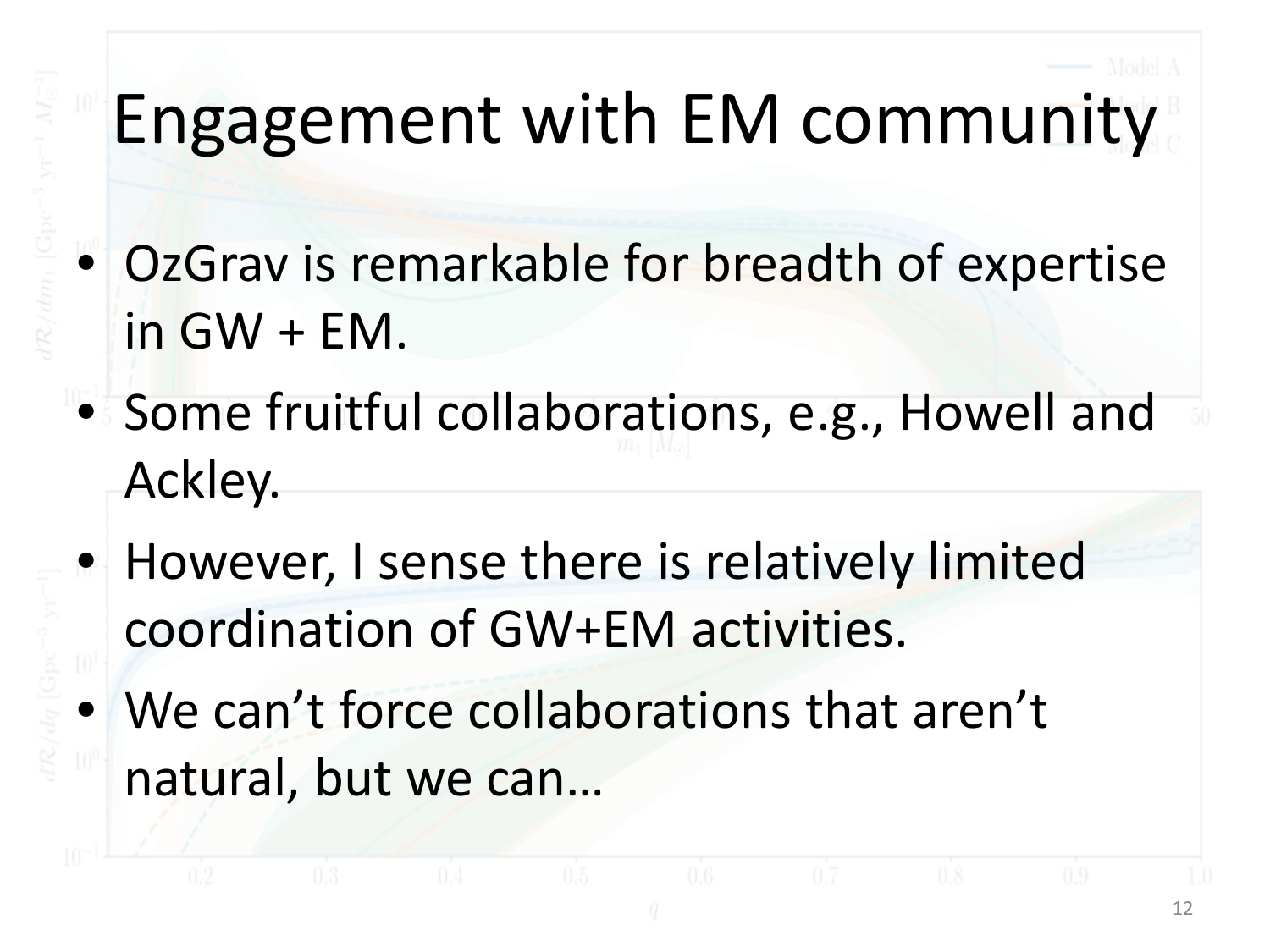## GW+EM Goals



- Establish a regular meeting for people interested in GW+EM?
- Have an earnest conversation about where it is realistic to cooperate and acknowledge where we are going to be competing?
- LIGO people get involved in PTA and vice versa
- More regular updates from radio astronomers on data/astro telecon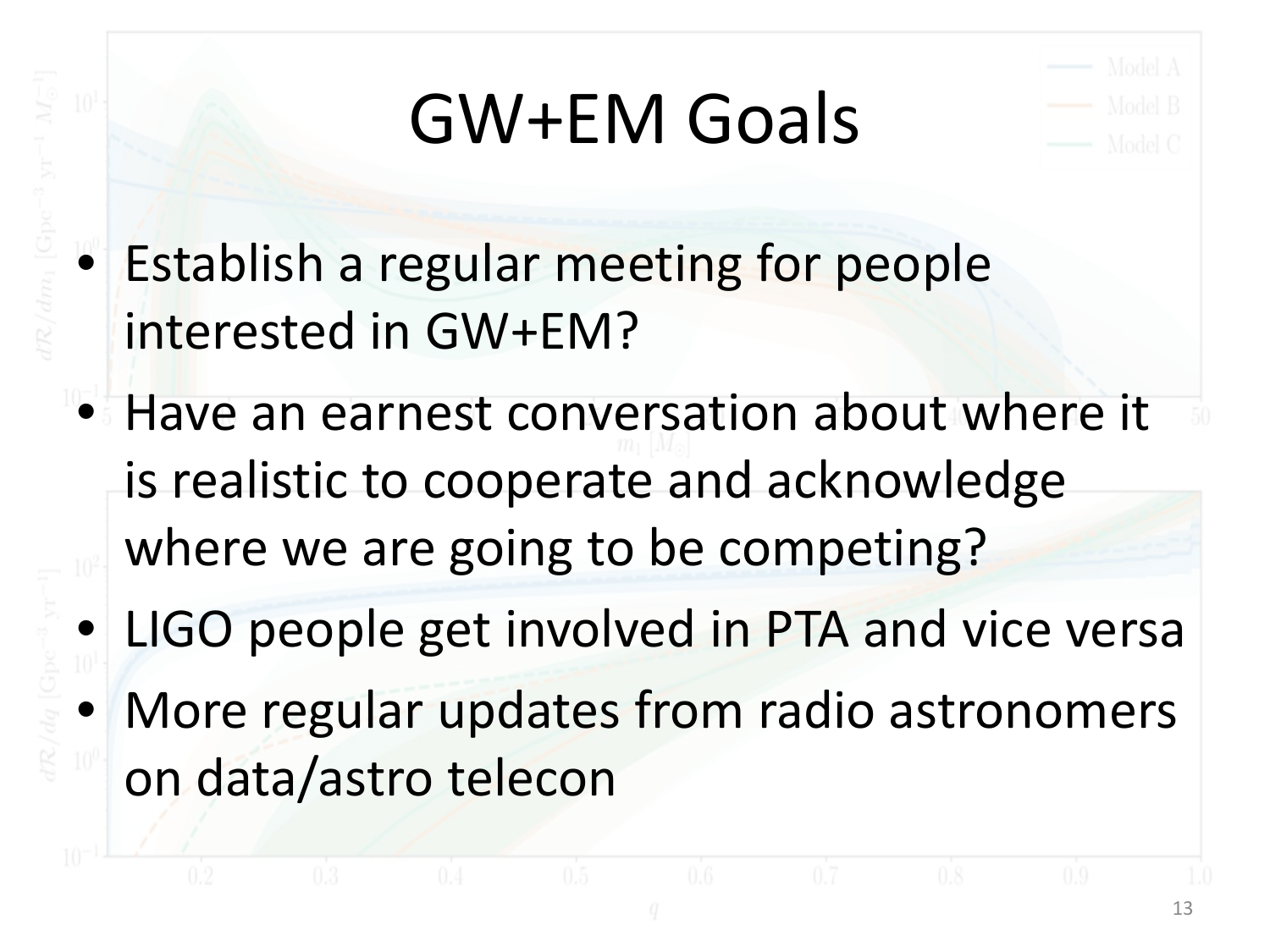Engagement with the broader astrophysics and GR community

- The LSC likes to talk to itself.
- As a community, we have a (somewhat deserved) reputation for insularity.
- OzGrav has done a comparatively good job of paying attention to developments outside of the LSC.
	- For continued treatment of "LIGO-mania"…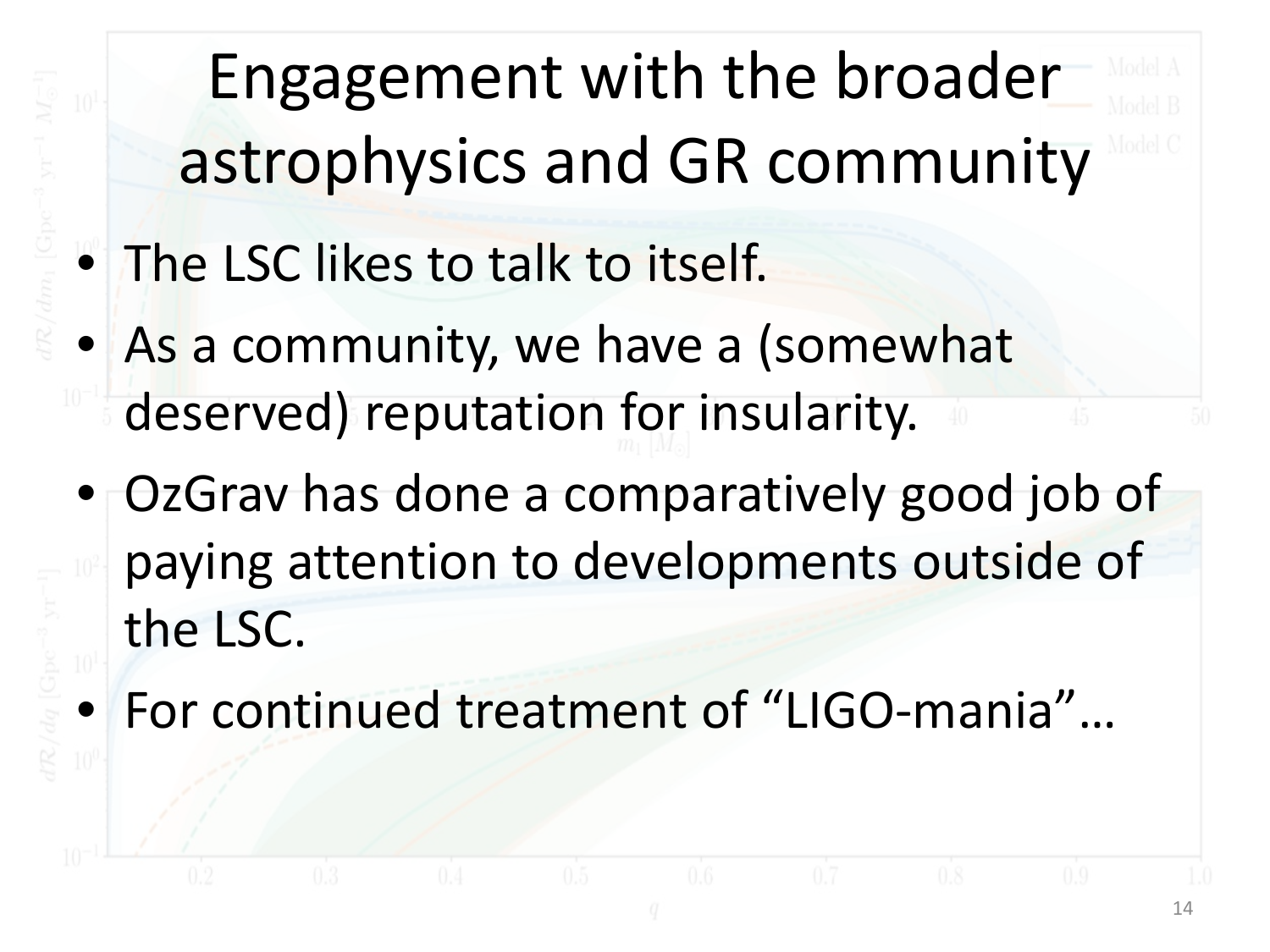# Astro-GR Goals



- More consistent invites for external speakers /visitors that broaden our horizons
- OzGrav journal club?
- Workshops on things like stars / black holes?
- More talks on population synthesis?